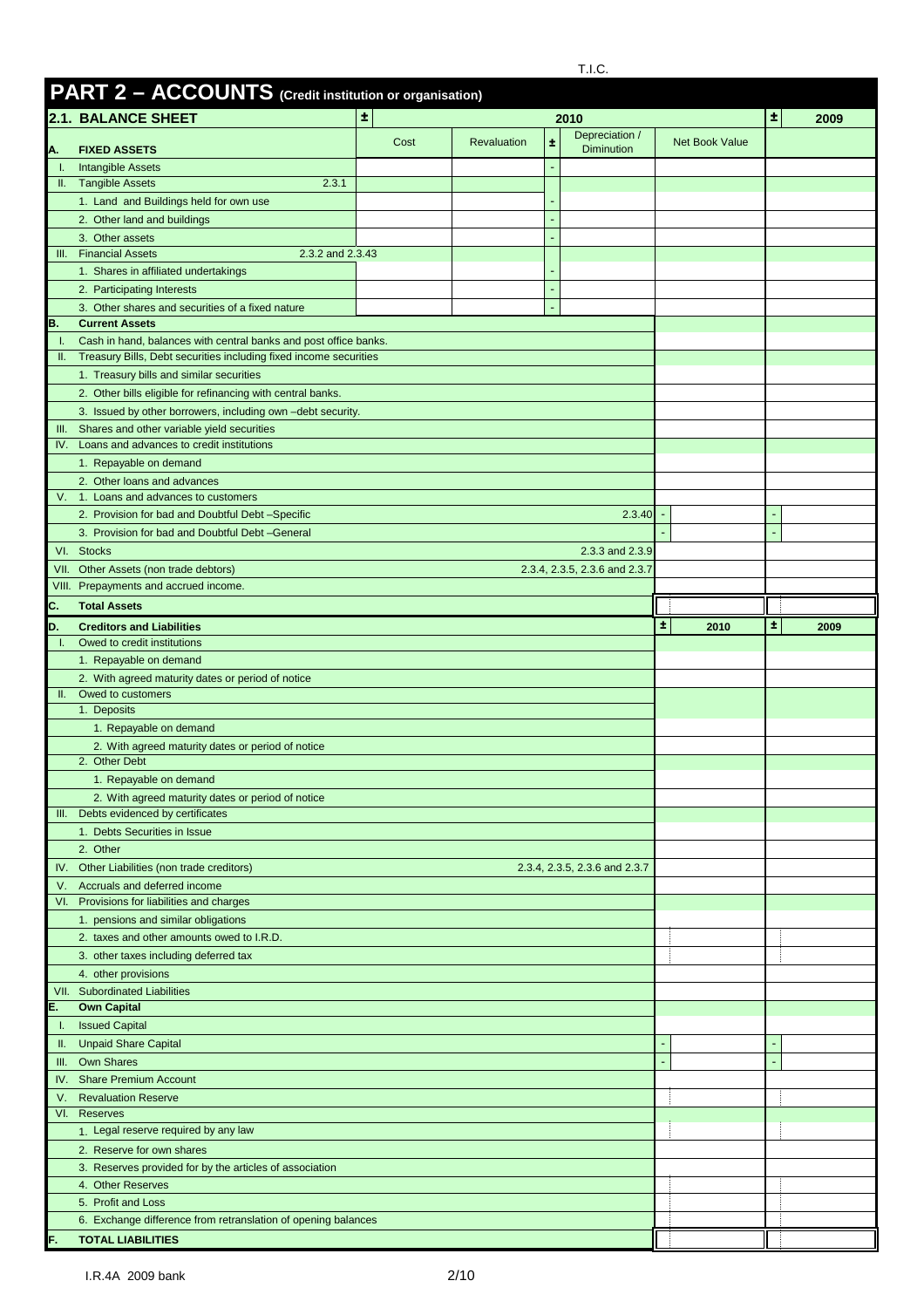|            |                                                                                                               |             | T.I.C.<br>$\overline{\mathbf{0}}$ |               |  |  |  |
|------------|---------------------------------------------------------------------------------------------------------------|-------------|-----------------------------------|---------------|--|--|--|
| 2.2.       | <b>PROFIT AND LOSS</b>                                                                                        | <b>NOTE</b> | $\pm$<br>2010                     | $\pm$<br>2009 |  |  |  |
| 1.         | a) Interest receivable                                                                                        |             |                                   |               |  |  |  |
|            | b) Commissions and other charges receivable                                                                   |             |                                   |               |  |  |  |
|            | c) Income from securities                                                                                     |             |                                   |               |  |  |  |
|            | 1. Income from fixed income securities                                                                        |             |                                   |               |  |  |  |
|            | 2. Income from shares and other variable yield securities                                                     |             |                                   |               |  |  |  |
|            | 3. Income from participations                                                                                 |             |                                   |               |  |  |  |
|            |                                                                                                               |             |                                   |               |  |  |  |
|            | 4. Income from shares in affiliated undertakings                                                              |             |                                   |               |  |  |  |
| 2.         | a) interest Payable                                                                                           |             |                                   |               |  |  |  |
|            | b) Commissions and other charges payable                                                                      |             |                                   |               |  |  |  |
| 3.         | Net profit $(+)$ / net loss $(-)$ on financial operations                                                     |             |                                   |               |  |  |  |
| 4.         | <b>Gross Dividends</b>                                                                                        |             |                                   |               |  |  |  |
| 5.         | Income (+) / Loss (-) from trading in foreign currency                                                        |             |                                   |               |  |  |  |
| 6.         | Expenses relating to financial instruments                                                                    |             |                                   |               |  |  |  |
| 7.         | Rents<br>Gross<br>Property expenses<br>Depreciation                                                           |             |                                   |               |  |  |  |
|            | 2010                                                                                                          | 2.3.10      |                                   |               |  |  |  |
|            | 2009                                                                                                          |             |                                   |               |  |  |  |
| 8.         | <b>Gross Royalties</b>                                                                                        |             |                                   |               |  |  |  |
| 9.         | Share of profit (+) or loss (-) from partnership or undertaking.                                              | 2.3.11      |                                   |               |  |  |  |
| 10.        | Other operating income (including derivatives)                                                                |             |                                   |               |  |  |  |
|            |                                                                                                               |             |                                   |               |  |  |  |
| 11.<br>12. | Other income (including extraordinary items)<br>Total Income (Add lines 2.2.3 to 2.2.11 in the relevant year) |             |                                   |               |  |  |  |
|            |                                                                                                               |             |                                   |               |  |  |  |
|            | <b>General administrative expenses:</b>                                                                       |             |                                   |               |  |  |  |
| 13.        | Staff costs.                                                                                                  | 2.3.12      |                                   |               |  |  |  |
| 14.        | Travelling - local                                                                                            |             |                                   |               |  |  |  |
| 15.        | Travelling - overseas                                                                                         |             |                                   |               |  |  |  |
| 16.        | <b>Motor Vehicle</b>                                                                                          |             |                                   |               |  |  |  |
| 17.        | Repair and Maintenance except for building renovations (see 2.2.31 below)                                     |             |                                   |               |  |  |  |
| 18.        | Rents                                                                                                         |             |                                   |               |  |  |  |
| 19.        | Subscriptions and donations                                                                                   |             |                                   |               |  |  |  |
| 20.        | Entertainment of any kind                                                                                     |             |                                   |               |  |  |  |
| 21.        | Depreciation                                                                                                  |             |                                   |               |  |  |  |
| 22.        | Legal expenses                                                                                                |             |                                   |               |  |  |  |
|            |                                                                                                               |             |                                   |               |  |  |  |
| 23.<br>24. | Other administrative expenses<br>Bad Debts - specific                                                         | 2.3.40      |                                   |               |  |  |  |
|            |                                                                                                               |             |                                   |               |  |  |  |
| 25.        | Bad Debts - general                                                                                           |             |                                   |               |  |  |  |
| 26.        | Other expenses (including extraordinary items)                                                                |             |                                   |               |  |  |  |
| 27.        | Profit / loss from the disposal /revaluation of fixed assets                                                  | 2.3.42      |                                   |               |  |  |  |
| 28.        | Profit / loss from the disposal or revaluation of investments                                                 |             |                                   |               |  |  |  |
| 29.        | Exchange difference                                                                                           |             |                                   |               |  |  |  |
| 30.        | Goodwill of properties acquired                                                                               |             |                                   |               |  |  |  |
| 31.        | <b>Building renovation costs</b>                                                                              |             |                                   |               |  |  |  |
| 32.        | Net surplus (+) / deficit (-) of cashiers / tellers                                                           |             |                                   |               |  |  |  |
| 33.        | 33. Net Profit (+) / loss (-) from operations (2.2.12 less (total of lines 2.2.13 to 2.2.32))                 |             |                                   |               |  |  |  |
| 34.        | Tax on profit or loss from ordinary activities, current and previous years.                                   |             |                                   |               |  |  |  |
| 35.        | A) Defence Contribution                                                                                       |             |                                   |               |  |  |  |
|            | B) Other taxes (including deferred tax and overseas tax)                                                      |             |                                   |               |  |  |  |
|            |                                                                                                               |             |                                   |               |  |  |  |
| 36.        | <b>Profit (+) / loss (-) for year</b> (Add lines $2.2.33$ to $2.2.35$ )                                       |             |                                   |               |  |  |  |
| 37.        | Transfer to legal reserve required by any law                                                                 |             |                                   |               |  |  |  |
| 38.        | Profit (+) / Loss (-) after the transfer to legal reserve required by any law. (2.2.36 less 2.2.37)           |             |                                   |               |  |  |  |
|            | Distribution of Profits and (Losses) for year                                                                 |             | Ŧ.<br>2010                        | Ŧ.<br>2009    |  |  |  |
| 39.        | Dividends paid (+) / proposed (+) / cancelled (-)                                                             | 2.3.14      |                                   |               |  |  |  |
| 40.        | Transfer to capital reserve                                                                                   |             |                                   |               |  |  |  |
| 41.        | <b>Transfer to Profit and Loss reserve</b>                                                                    |             |                                   |               |  |  |  |
| 42.        | Transfer to other reserve                                                                                     |             |                                   |               |  |  |  |
| 43.        | Reserves (Add / subtract 2.2.39 to 2.2.42)                                                                    |             |                                   |               |  |  |  |
|            |                                                                                                               |             |                                   |               |  |  |  |